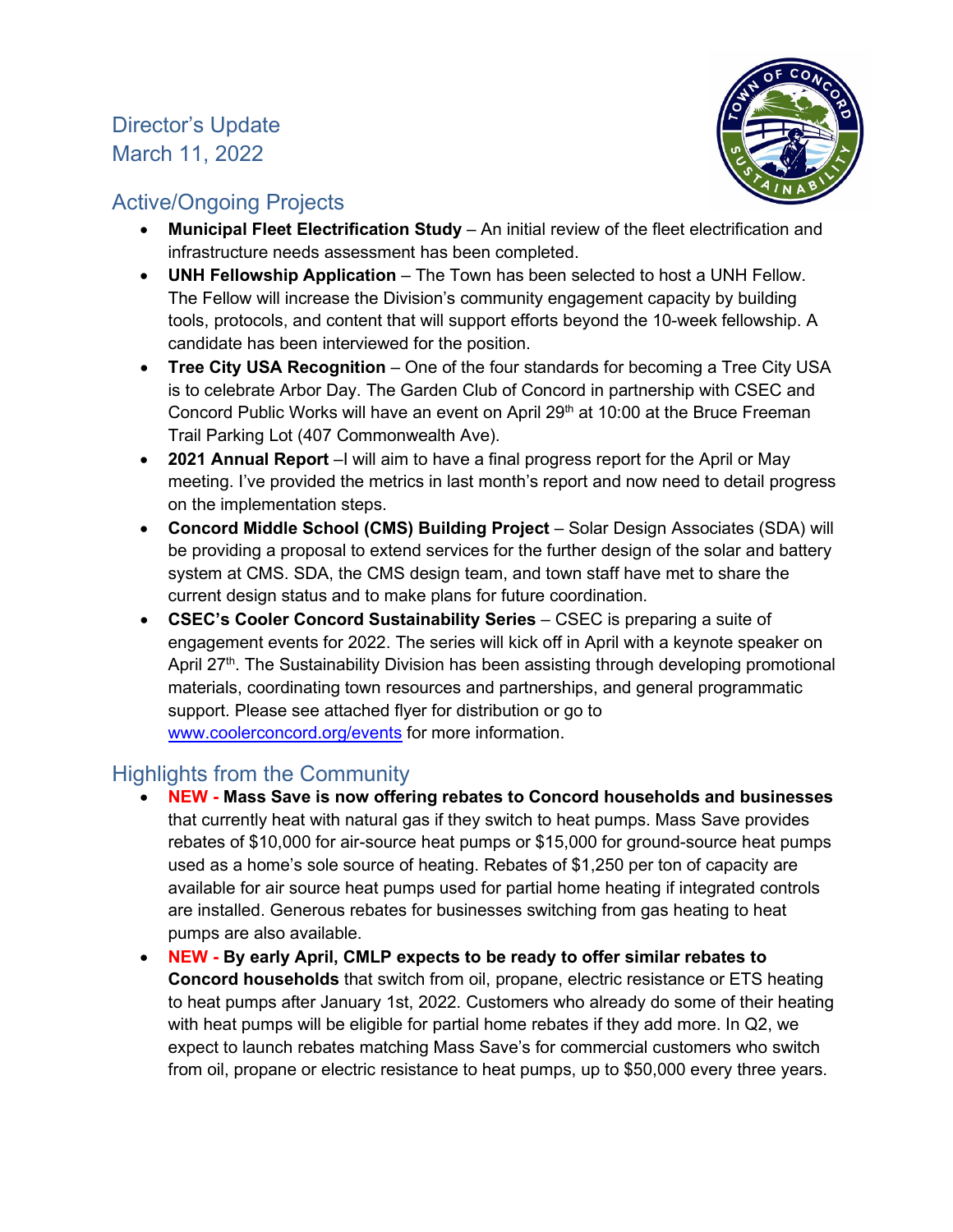- **NEW - The Massachusetts Clean Energy Center launched Mass Fleet Advisor**. This free service helps commercial fleet owners navigate the transition to EVs, from identifying zero-emission van and truck models, to identifying applicable funding opportunities, and providing direct planning assistance for charging equipment. With help from our EV Support Team, Concord Academy and the Fenn School have already requested services from Mass Fleet Advisor.
- **Expanded - Community Compost Drop off Site Pilot** The two community compost drop off sites at 55 Church St and the Beede Center have doubled in capacity. The program has 124 participants so far and [registration is required.](https://forms.office.com/Pages/DesignPage.aspx?auth_pvr=OrgId&auth_upn=akohn%40concordma.gov&lang=en-US&origin=OfficeDotCom&route=Start#FormId=LJ4l1RUZRU-IthJIgBnOO06im_dEC-tNjLWeK_likG5UMFAxNE9KVE5UVFQwTzdTSEQyVjY3NUZYSS4u) The bins will be tracked by their "fullness" to evaluate the program and to estimate the amount of compost diverted from the landfill. Municipal buildings will also be able to participate and the logistics are being ironed out as many buildings have different custodial staff.

# Grant and Technical Assistance

- **Grants Awarded**
	- o MassEVIP DC Fast Charger Program In partnership with CMLP, the Town has received funding for a DC Fast Charger for Rideout Park
	- $\circ$  Green Communities Grant The Town received \$100,000 of grant funding that will be matched with funding from the schools and the CMLP rebate program for air source heat pumps for the pods at the Ripley School and Administration Building.
- **MVP Action Grant** The Town is planning to submit two MVP Action Grants. One grant is to purchase land along the Assabet for conservation and affordable housing. The other grant is to create a regional watershed model to assess climate vulnerability. The grant's request for proposals is expected to be released mid-March and will be due in mid-May.
- **USDN Nexus Guidance** The Town has agreed to participate in the USDN pilot program. The first step is to put together a list of potential community partners. The list has been sent to the DEI Commission for feedback and is provided at the end of this document for those interested.
- **MAPC Technical Assistance Program –** In partnership with the Engineering and Planning Divisions, the Town submitted a proposal for a sustainable streets planning. The proposal listed several of the implementation steps from Sustainable Concord. MAPC will review and decide if to award assistance of all, a subset, or none of the proposed work.
- **MAPC Technical Assistance on Climate Adaptation –** MAPC has provided recommendations on how to incorporate climate adaptation into the Subdivision Rules and Regulations. These will be incorporated into the full overhaul of the Subdivision Rules and Regulations in the next fiscal year, pending approval of the budget as it currently stands. MAPC is learning the background on the Town's Site Plan Review process and may also provide recommendations in this project area.
- **HMPG FEMA Grant – The grant application for the** HMPG grant application is on hold. The timing of the grant could preclude the Town's eligibility in the fall funding round. Other methods of funding are being explored to complete the plan.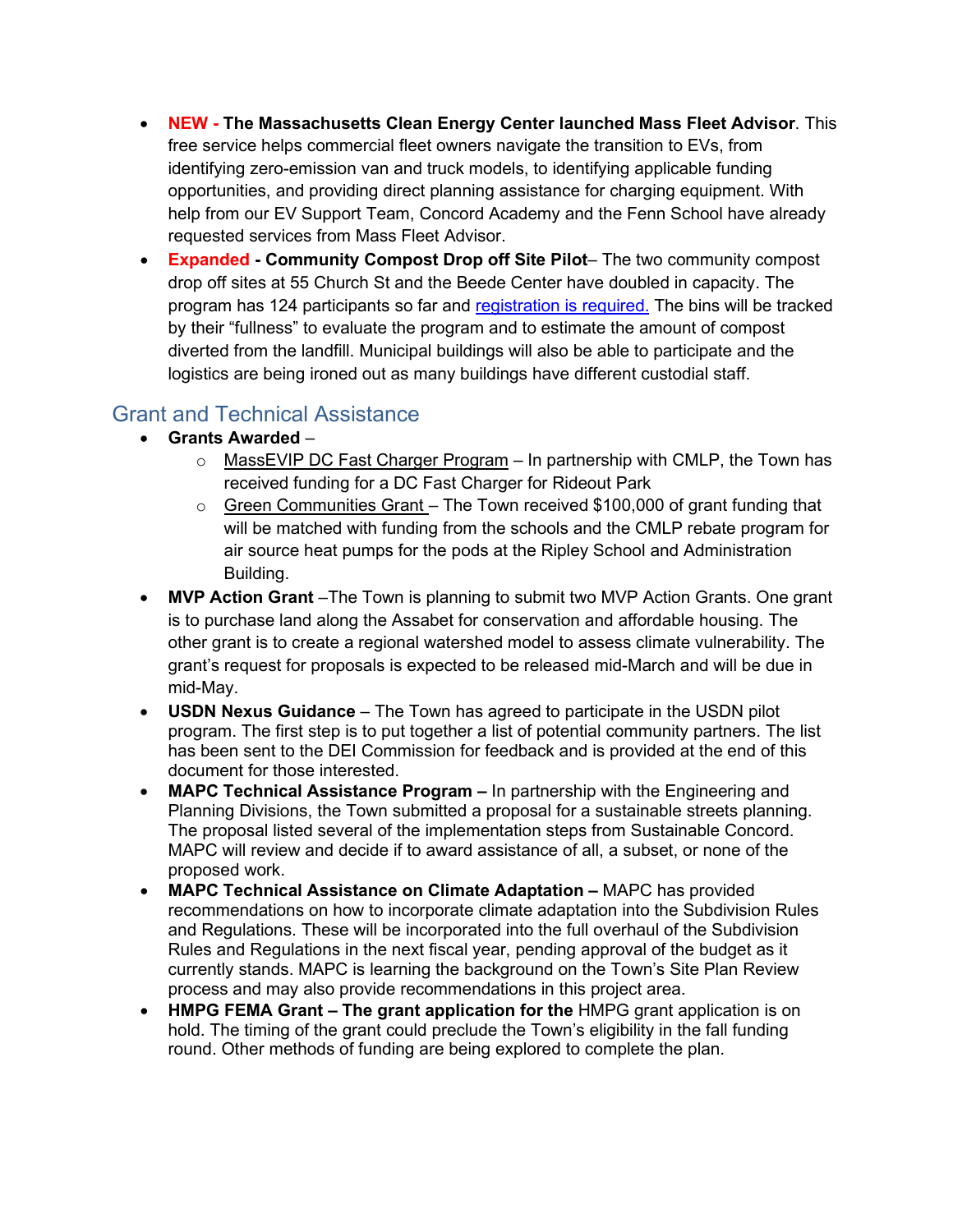- **Grants Watch List** 
	- $\circ$  MassEVIP for Fleets and Charging Accepted on a rolling basis.
	- $\circ$  Green Communities Not eligible for the next funding round since we received a grant from FY22 round two.
	- o GAP III Financing
	- o Community Compact Efficiency and Regionalization

## Events and Engagement

- **Upcoming Director Speaking Engagements** 
	- $\circ$  April 4th Seeds and Weeds
- **NEW - CSEC Cooler Concord Sustainability Series** see attached flyer
- **CAAB Monthly Meeting** third Wednesday of the month at 6:00 PM
- **CSEC Monthly Meeting** third Thursday of the month at 7:00 PM
- **Light Board Monthly Meeting** second Wednesday of the month at 7:30 AM
- **Have a special interest?** Contact Amanda Kohn (akohn@concordma.gov) for information on how to join groups working together on EV adoption (Concord Drives Electric), expanding the use of air source heat pumps (Concord Heats Electric), and more!

## State Legislation to Tracking

## **Extended - New Energy Building Codes Webinars and Public Comment:** The

[Massachusetts Department of Energy Resources \("DOER"\) is releasing a Straw Proposal](https://www.mass.gov/info-details/stretch-energy-code-development-2022) containing proposed updates to the existing Stretch Code and a framework for a new Opt-In Specialized Stretch Code. A recording of a webinar held on February 8th and a PDF of the straw proposal slides will be available on the DOER website. DOER is seeking comment on this Straw Proposal and will hold geographically-targeted public hearings in late February/early March to receive verbal public comment.

DOER highly encourages written comments be submitted electronically to [stretchcode@mass.gov](mailto:stretchcode@mass.gov) with the subject line "Stretch Code Straw Proposal Comments". Written comments will be accepted until 5 pm EST on **March 18th, 2022.** Written comments may also be submitted via mail to the Department of Energy Resources, 100 Cambridge Street, Suite 1020, Boston, MA 02114, attention Nina Mascarenhas.

**MA House and Senate Bills:** There are over 140 bills across the House and the Senate that are suggested when you search for [climate](https://malegislature.gov/Bills/Search?searchTerms=climate) in the  $192<sup>nd</sup>$  session. These are the 27 bills that I have currently added to [my legislative tracker.](https://malegislature.gov/MyLegislature) Each committee needed to report on the bills that were under their review by February 3<sup>rd</sup>. The Telecommunications, Utilities, and Energy Commission (TUE) asked for an extension for the bills highlighted in yellow until May 2nd. If you're interested in creating your own dashboard to track your interests at the state policy level visit: [https://malegislature.gov/MyLegislature.](https://malegislature.gov/MyLegislature)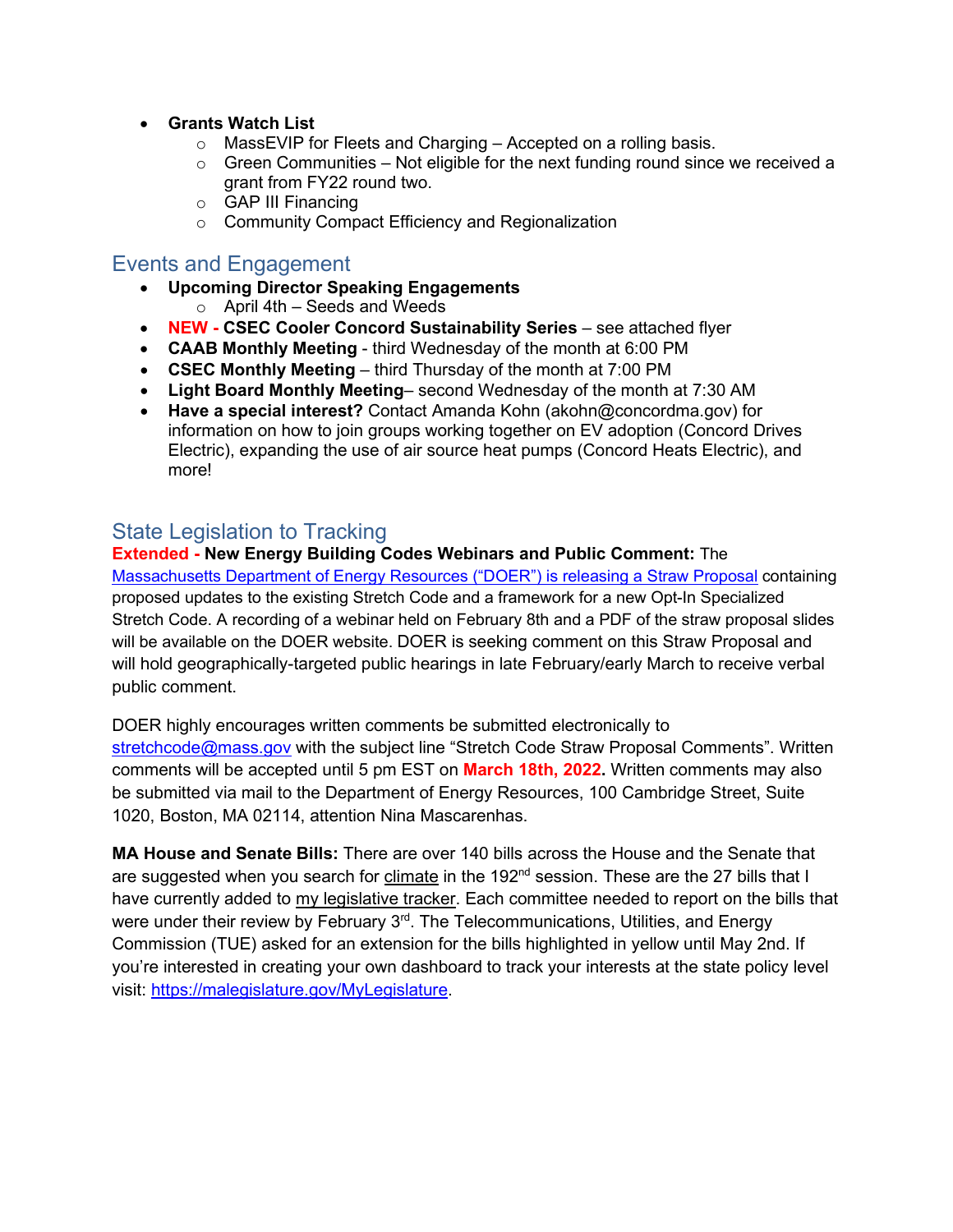#### Updates from last month are indicated in red.

- 1. [S. 1333 An Act to reduce greenhouse gas emissions by permitting local option all-electric buildings and](https://malegislature.gov/Bills/192/S1333)  [homes ordinances](https://malegislature.gov/Bills/192/S1333) – Reported favorably by TUE to Ways and Means
	- $\circ$  Statewide act enabling Town to opt into all-electric buildings and homes ordinances rather than appeal as Concord has done through a Home Rule Petition.
- 2. S.2136 An Act transitioning Massachusetts to clean electricity, heating, and transportation
- 3. S.2139 An Act to promote zero-emission vehicle fleets by 2035
- 4. S.2144 An Act promoting local energy investment and infrastructure modernization
- 5. H.2145 An Act promoting the adoption of renewable energy for heating, cooling and hot water
- 6. S.2148 An Act relative to the future of heat in the Commonwealth
- 7. H.2167 An Act to reduce greenhouse gas emissions by permitting local option all-electric buildings and homes ordinances
- 8. S.2191 An Act promoting energy storage systems
- 9. [S.2196 An Act relative to home energy efficiency–](https://malegislature.gov/Bills/192/S2196) Reported favorably by TUE to Ways and Means
- 10. S.2202 An Act relative to building energy and decarbonization
- 11. S.2222 An Act relative to local energy investment and infrastructure modernization
- 12. S.2229 An Act creating a 21st Century clean energy economy
- 13. S.2231 An Act relative to green financing
- 14. [S.2232 An Act relative to better buildings](https://malegislature.gov/Bills/192/SD2114) Reported favorably by TUE to Ways and Means
	- o Large commercial buildings will need to report energy use to DOER annually, establishes an energy performance standard for different building types, cities and towns can establish their own energy disclosure requirements**.**
- 15. H.3261 An Act promoting local energy investment and infrastructure modernization
- 16. H.3292 An Act achieving a green future with infrastructure and workforce investments
- 17. H.3294 An Act to support innovation and local investment in the green economy
- 18. H.3320 An Act establishing the GREEN Initiative
- 19. H.3334 An Act relative to home energy efficiency
- 20. H.3340 An Act creating a green bank to promote clean energy in Massachusetts
- 21. H.3341 An Act relative to green jobs
- 22. H.3343 An Act relative to solar power and the green economy
- 23. H.3350 An Act relative to building energy and decarbonization
- 24. H.3366 An Act relative to better buildings
- 25. H.4117 An Act authorizing the town of Concord to adopt and enforce local regulations restricting new fossil fuel infrastructure in certain construction
- 26. [H.4477 An Act relative to the electrification of new and substantially remodeled or rehabilitated buildings](https://malegislature.gov/Bills/192/H4477) Public hearing set for 3/18. Written comments are being accepted. Focus is on biolabs and hospitals.
- 27. H.4524 [An Act advancing offshore wind and clean energy](https://malegislature.gov/Bills/192/H4524) Passed in the House and referred to Senate Ways and Means

#### **S.2647 – Extension Order from TUE until May 2nd**

2131, 2132, 2133, 2134, 2135, 2136, 2138, 2139, 2140, 2141, 2142, 2144, 2148, 2151, 2154, 2156, 2158, 2159. 2174, 2184, 2186, 2191, 2194, 2198, 2202, 2210, 2222, 2224, 2226, 2230, 2236, 2237, 2473, 2515 and 2606

#### **H.4400 – Extension Order from TUE until May 2nd**

602, 2145, 2167, 3254, 3255, 3257, 3260, 3261, 3262, 3264, 3265, 3267, 3268, 3269, 3271, 3273, 3274, 3275, 3276, 3277, 3279, 3283, 3284, 3285, 3287, 3288, 3289, 3292, 3293, 3296, 3298, 3300, 3304, 3306, 3309, 3312, 3317, 3318, 3319, 3320, 3331, 3332, 3333, 3334, 3335, 3336, 3337, 3338, 3339, 3340, 3341, 3342, 3343, 3344, 3345, 3346, 3347, 3349, 3350, 3352, 3353, 3360, 3361, 3362, 3365, 3366, 3367, 3750, 3805, 3887, 3888, 3893, 4044, 4067, 4081, 4082, 4117, 4307, and 4524